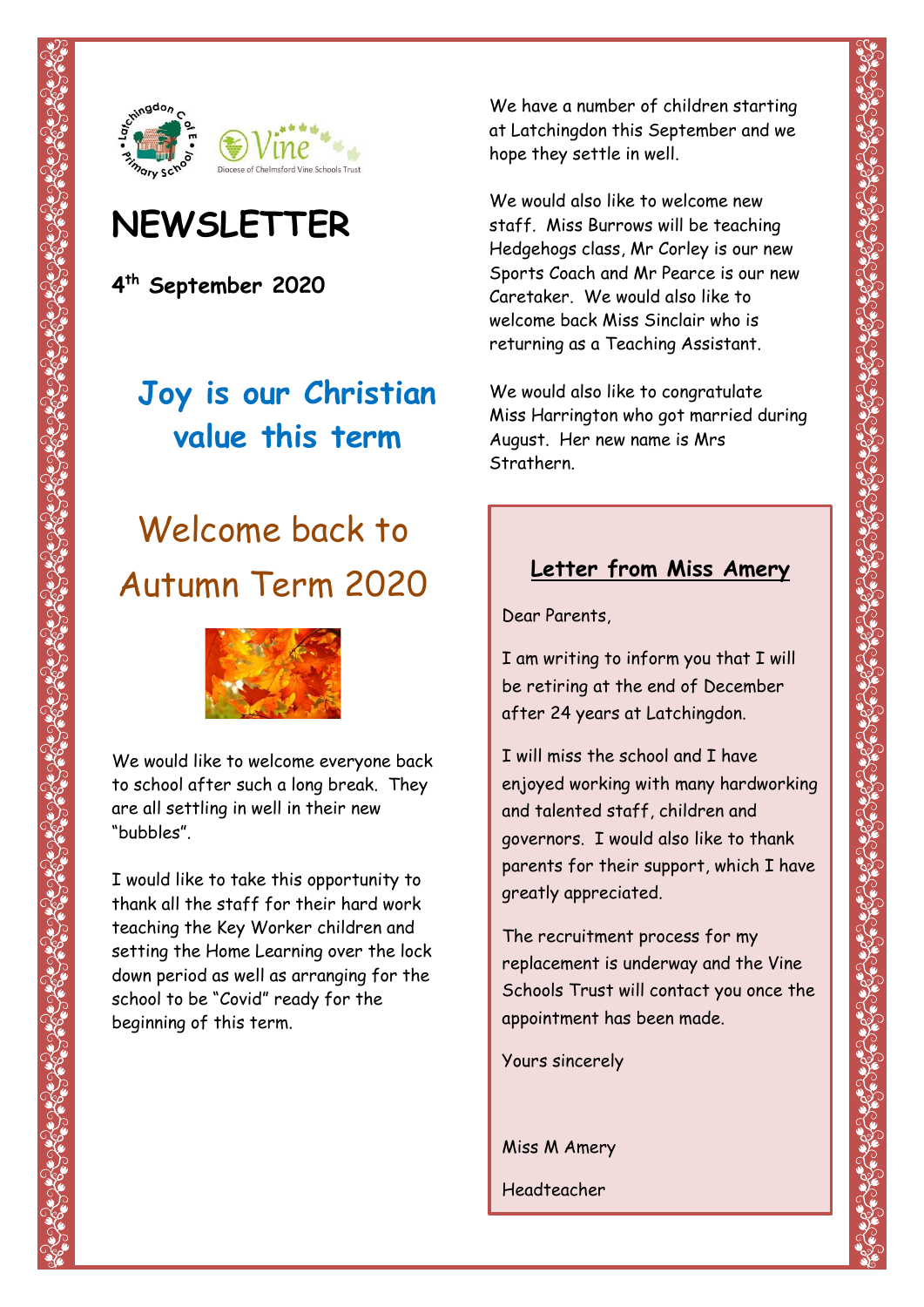During the Summer Holidays the Vine Schools Trust have set up new websites for all their schools.

Please accept our apologies if you were unable to access any information during the holidays whilst the new website was launched.

We are currently in the process of ensuring all the information contained is correct, so please bear with us whilst this is undertaken.



## **After School / Lunchtime Clubs**

Due to the current COVID restrictions and being advised not to create additional "bubbles" unfortunately there will be no after school or lunchtime clubs until at least half term.

Mr Pritchard is still coming into school on a Thursday morning for his socially distanced 1:1 music lessons. If you are interested in your child/ren learning to play the piano, keyboard or guitar then please refer to additional information in this newsletter.



#### **Assemblies**

As per government guidelines we will not be holding assemblies until further notice. Worship will take place in classrooms and we will continue to celebrate the children's successes. Any awards given will be notified in newsletters as normal.

#### **School Office**

We would appreciate that any messages for the School Office or Teachers are written and sent into school via your child. Please do not use your child/ren's Reading Journal for messages.

Please note the office staff may not see the teachers during the school day and are, therefore, unable to pass on messages.

#### **Reminder**

The School Office WILL NOT BE OPEN during the hours of 12.30pm and 1.30pm. If your child/ren need to leave for an appointment during school hours then they need to be collected/brought back in before 12.30pm or after 1.30pm. Thank you for your co-operation in this matter.